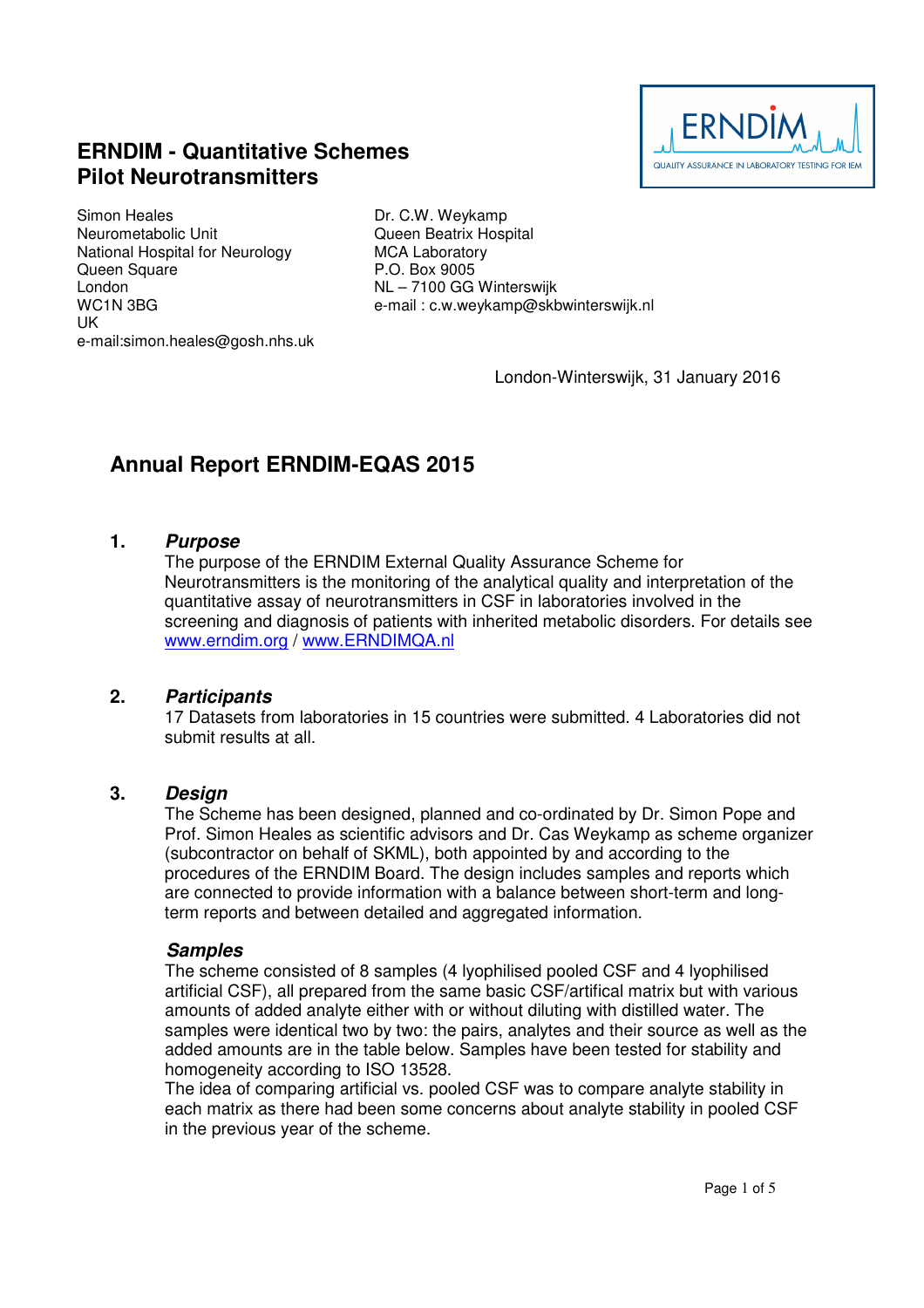| Analyte           | <b>Source</b>       | <b>Estimate Quantities in nmol/liter</b>    |                                                    |                                                |                                         |
|-------------------|---------------------|---------------------------------------------|----------------------------------------------------|------------------------------------------------|-----------------------------------------|
|                   |                     | <b>Sample</b><br>Pair<br>2015.<br>$01 - 07$ | <b>Sample</b><br><b>Pair</b><br>2015.<br>$02 - 05$ | <b>Sample</b><br><b>Pair</b><br>2015.<br>03-06 | <b>Sample</b><br>Pair<br>2015.<br>04-08 |
| 3-methyl dopa     | Sigma-Aldrich M4255 | 1027                                        | 2685                                               | 46.4                                           | 24.1                                    |
| 5HIAA             | Sigma-Aldrich H9772 | 156                                         | 138                                                | 282                                            | 142                                     |
| 5-OH-Tryptophan   | Sigma-Aldrich H1252 | 284                                         | 439                                                | 12.4                                           | 5                                       |
| Homovanillic acid | Sigma-Aldrich H8876 | 355                                         | 328                                                | 542                                            | 288                                     |
| HVA:5HIAA ratio   | Not applicable      | 2.30                                        | 2.35                                               | 1.95                                           | 1.89                                    |

Samples 02, 05, 04 and 08 were made in artificial matrix and samples 01, 07, 03 and 06 were made in pooled CSF.

Unfortunately the exact spiking is not known for this set of CSFs as (1) the spike was added to pooled CSF that had been diluted to varying degrees (therefore the endogenous level of metabolites was variable) and (2) the sample was made into more aliquots than originally intended due to higher than expected participant numbers. The values above correspond to the median results.

#### **Reports**

All data-transfer, the submission of data as well as request and viewing of reports proceeded via the interactive website www.erndimqa.nl which can also be reached through the ERNDIM website (www.erndim.org). The results of your laboratory are confidential and only accessible to you (with your name and password). The anonymised mean results of all labs are accessible to all participants. Statistics of the respective reports are explained in the general information section of the website.

An important characteristic of the website is that it supplies short-term and long-term reports. Short-term reports are associated with the eight individual specimens, for each of which there has been a specific deadline in the year 2015. Two weeks after the respective deadlines participants could request their reports and as such had eight times up-to-date information on their analytical performance. Although technically not required (the website can work with a delay time zero) a delay time of 14 days has been chosen to enable the scientific advisor to inspect the results and add his comment to the report. Contrary to the fast short-term report is the annual long-term report. The annual report is based on the design-anchored connection between samples which enables to report a range of analytical parameters (accuracy, precision, linearity, recovery and interlab dispersion) once an annual cycle has been completed. The annual report is discussed below.

A second important characteristic of the website is the wide range in aggregation of results which permits labs to make an individual choice for detailed and/or aggregated reports. The most detailed report which can be requested from the website is the "Analyte in Detail" which shows results of a specific analyte in a specific sample (40 such Analyte-in-Detail-reports can be requested in the year 2015 cycle). A more condensed report is the "Current Report" which summarizes the performance of all analytes in a specific sample (8 such Current Reports can be requested in 2015). The highest degree of aggregation has the Annual Report which summarizes the performance of all analytes of all 8 samples (1 such Annual-Report can be requested in 2015). Depending on their position in the laboratory one can choose to have a glance at only the annual report (managers) or at all 40 detailed reports (technicians).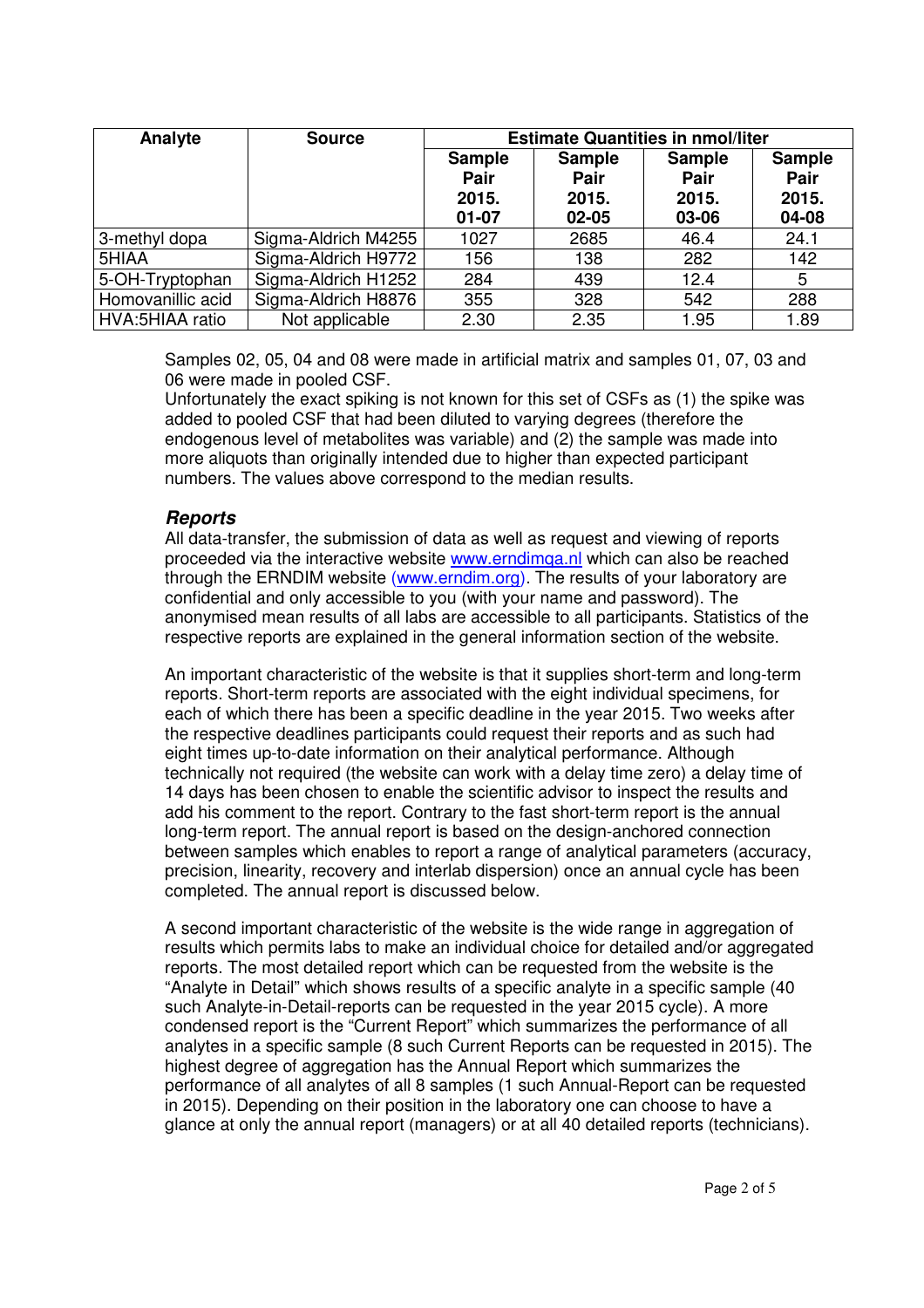## **4. Discussion of Results in the Annual Report 2015**

In this part the results as seen in the annual report 2014 will be discussed. Subsequently we will regard accuracy, recovery, precision, linearity, interlab CV and cross-sectional relations. Please print your annual report from the Interactive Website when you read the "guided tour" below and keep in mind that we only discuss the results of "all labs": it is up to you to inspect and interpret the specific results of your laboratory.

## **4.1 Accuracy**

A first approach to describe the accuracy is comparison of your mean outcome in the eight samples with the mean of all labs. This is shown in the columns "your lab" and "all labs" under the heading "Accuracy", respectively. For 3-methyl dopa the mean of all labs is 93.5 nmol/L with which you can compare the mean of your lab.

## **4.2 Recovery**

A second approach to describe accuracy is the percentage recovery of added analyte. In this approach it is assumed that the recovery of the weighed quantities is the target value. The correlation between weighed quantities as added to the samples (on the x-axis) and your measured quantities (on the y-axis) has been calculated. The slope of the correlation multiplied with 100% is your recovery of the added amounts. Outcome for your lab in comparison to median outcome of all labs is shown in the column "Recovery" in the annual report. For all labs the recovery ranges from 95% for HVA to 105% for 5-OH-tryptophan. As spiked plus endogeneous amounts were not known exactly, median results were chosen as estimated weighed amounts. Therefore the mean recovery is (of course) nearly 100% and in fact meaningless.

## **4.3 Precision**

Reproducibility is an important parameter for quality in the laboratory and is encountered in the schemes' design. Samples come in pairs which can be regarded as duplicates from which CV's can be calculated (Intra Laboratory CV as indicator for reproducibility). Outcome for your lab in comparison to the median of all labs is shown in the column "Precision" of the Annual Report. Precision ranges from 6.0% for HVA to 14.6% for 3-methyl dopa. The overall intralab CV is 8.9%.

## **4.4 Linearity**

Linearity over the whole relevant analytical range is another important parameter for analytical quality. Again this is encountered in the schemes' design. With weighed quantities on the x-axis and your measured quantities on the y-axis the coefficient of regression ( r ) has been calculated. Outcome for your lab in comparison to the median of all labs is in the column "Linearity" of the annual report. It can be seen that the coefficient of regression ranges from 0.978 for HVA to 0.998 for 5-OH-tryptophan**.**  Also here the medians were used as estimated weighed amounts.

## **4.5 Interlab CV**

For comparison of outcome for one patient in different hospitals and for use of shared reference values it is relevant to have a high degree of harmonization between results of various laboratories. Part of the schemes' design is to monitor this by calculating the Interlaboratory CV. This, along with the number of laboratories who submitted results, is shown in the column "Data All labs" in the Annual Report. It can be seen that most laboratories submitted results for 5HIAA (17) whereas only 14 labs assayed 5-HTP. The Interlab CV ranges from 11.0% for HVA to 23.9% for 3-methyl dopa.The mean Interlab CV for all analytes is 15.8%.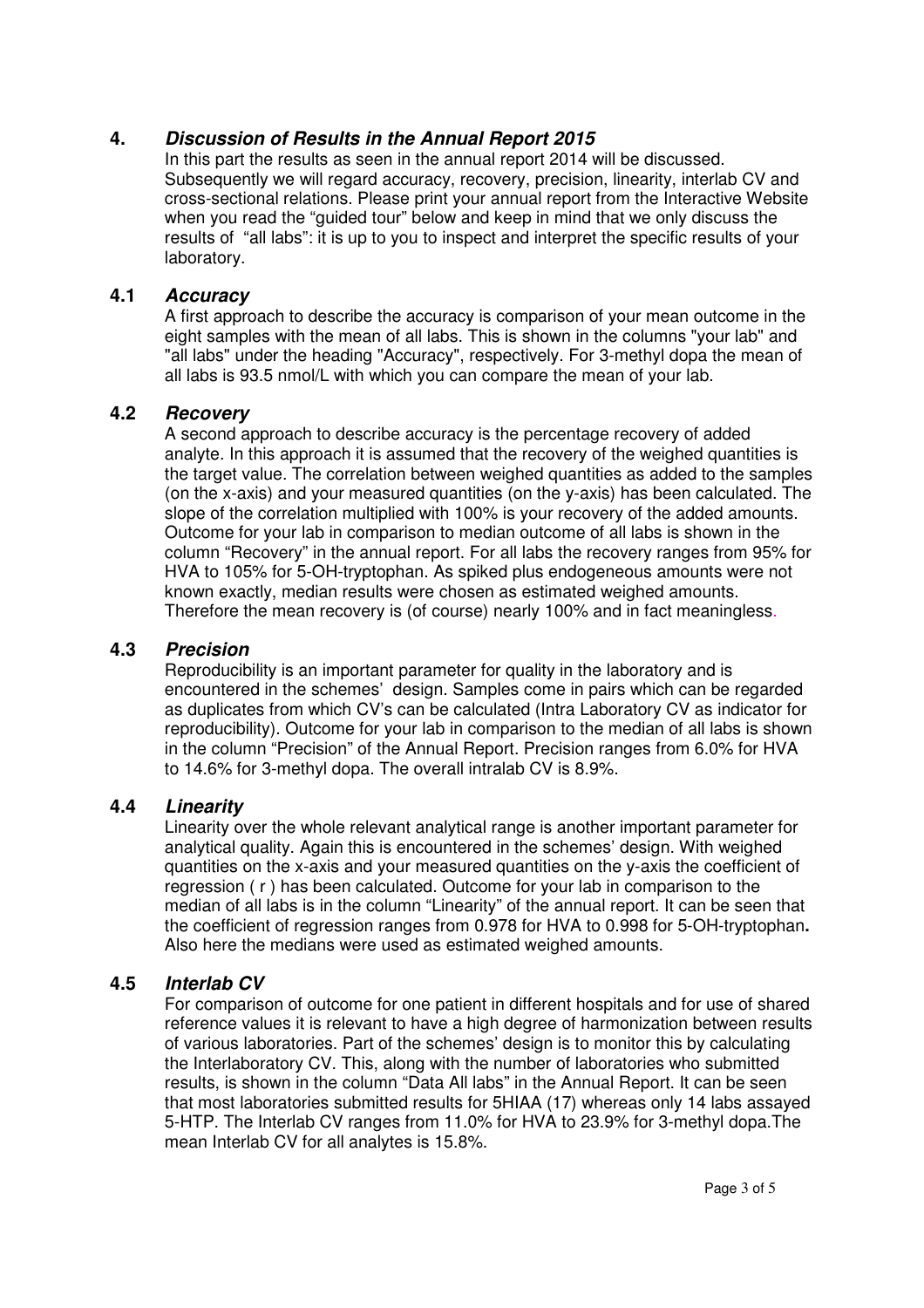# **4.6 Cross Sectional Relations**

The various parameters as described above often have an interrelation: often more than one parameter directs towards good or bad analytical control. This pattern, clearly seen in the other ERNDIM schemes is less prominent in the Neurotransmitter scheme.

# **4.7 Cross Sectional Relations**

After some years of discussion and planning a system to judge performance of individual laboratories is implemented starting from January 2009. In the annual report of an individual laboratory red flags indicate poor performance for accuracy, precision, linearity and recovery. Analytes with satisfactory performance for at least three of the four parameters (thus no or only one red flag or no result) receive a green flag. Thus a green flag indicates satisfactory performance for analysis of that particular analyte while a red flag indicates that your laboratory has failed to attain satisfactory performance. Criteria for red flags can be found in the general information on the website (general information; interactive website, explanation annual report).

# **4.8 Poor Performance Policy**

A wide dispersion in the overall performance of individual laboratories is evident. Table 2 shows the percentage of red flags observed. 40% of the laboratories have no red flag at all and thus have attained excellent overall performance. In contrast, at the other extreme there are also 12% of laboratories with more than 25% red flags. Following intensive discussion within the ERNDIM board and Scientific Advisory Board (SAB) and taking into account feedback from participants we have been able to agree on a harmonised scoring system for the various branches of the Diagnostic Proficiency schemes and qualitative schemes. We have also tested a scoring system for the quantitative schemes as described in our Newsletter of Spring 2009. In parallel to this the SAB has agreed levels of adequate performance for all the schemes and these will be re-evaluated annually. The scoring systems have been carefully evaluated by members of the SAB and have been applied to assess performance in our schemes from 2007 onwards. The ERNDIM Board has decided that the Scientific Advisor will judge the performance of the individual laboratories based on these levels of satisfactory performance and issue a letter of advice of failure to achieve satisfactory performance to those laboratories which do not achieve satisfactory performance. The letter is intended to instigate dialogue between the EQA scheme organiser and the participating laboratory in order to solve any particular analytical problems in order to improve quality of performance of labs in the pursuit of our overall aim to improve quality of diagnostic services in this field.

| % Red Flags seen<br>in Annual Report | <b>Percentage Labs</b><br>In this Category | <b>Cumulative Percentage</b><br><b>Of Labs</b> |  |  |  |  |
|--------------------------------------|--------------------------------------------|------------------------------------------------|--|--|--|--|
| >25%                                 | 12%                                        | 12%                                            |  |  |  |  |
| $20 - 25%$                           | 6%                                         | 18%                                            |  |  |  |  |
| $15 - 20%$                           | 6%                                         | 24%                                            |  |  |  |  |
| $10 - 15%$                           | 12%                                        | 36%                                            |  |  |  |  |
| $5 - 10%$                            | 18%                                        | 54%                                            |  |  |  |  |
| $0 - 5%$                             | 6%                                         | 60%                                            |  |  |  |  |
| $0\%$                                | 40%                                        | 100%                                           |  |  |  |  |

Table 2. Percentage Red Flags